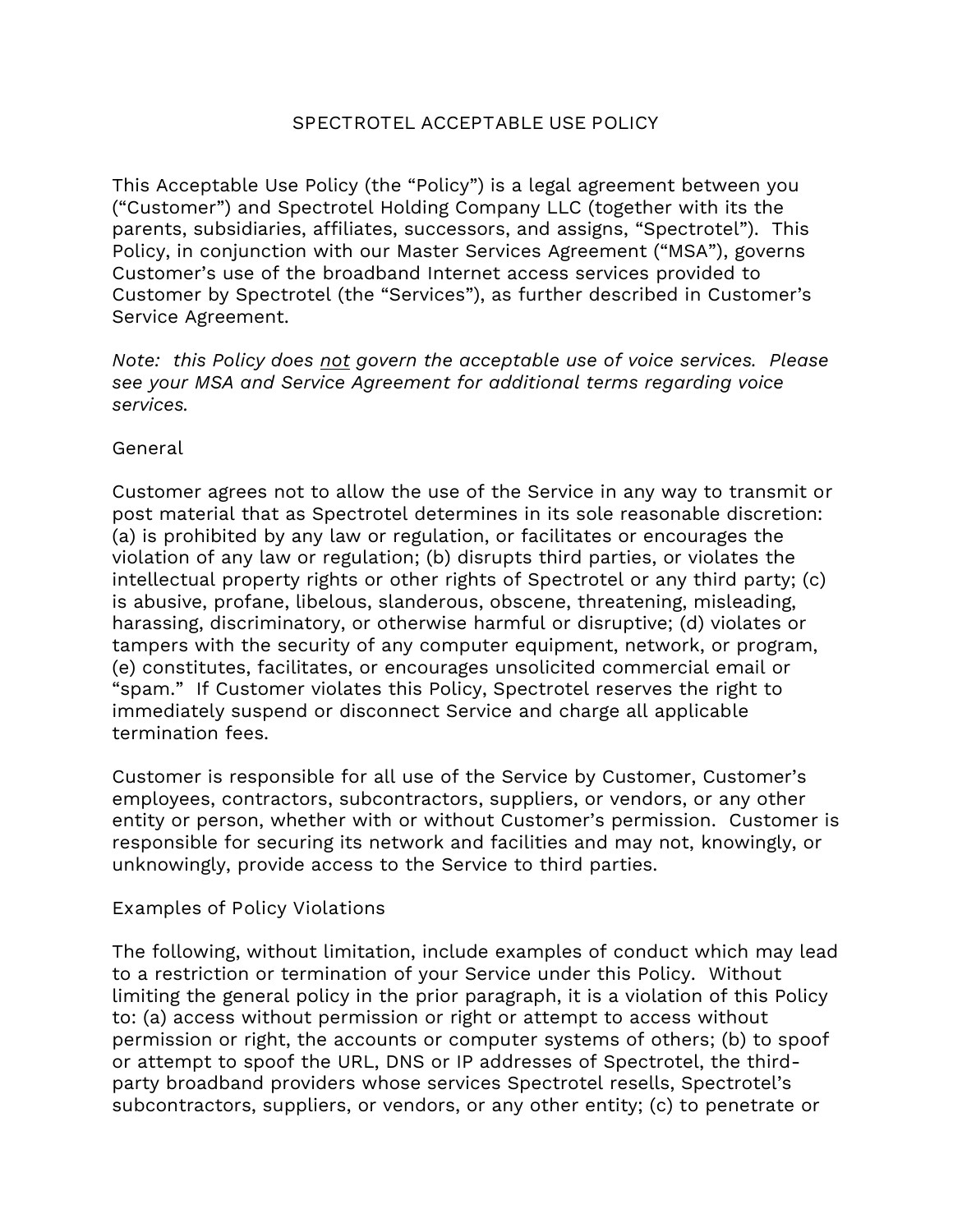attempt to penetrate the security measures of Spectrotel, the third-party broadband providers whose services Spectrotel resells, Spectrotel's subcontractors, suppliers, or vendors, or any other person's computer system; (d) transmit or attempt to transmit uninvited communications, data or information, or engage in other similar activities, including without limitation, "spamming," "flaming," or denial of service attacks; (e) intercept, interfere with, redirect, or attempt to intercept, interfere with, or redirect email or other transmissions sent by or to others; (f) introduce or attempt to introduce viruses, worms, harmful code, or Trojan horses on the Internet; (g) engage or attempt to engage in conduct that is defamatory, fraudulent, obscene, or deceptive; (h) generate or attempt to generate excessive amounts of email or other Internet traffic; (i) use or attempt to use the Service in any fashion for the transmission or dissemination of images containing child pornography or in a manner that is obscene, sexually explicit, cruel, or racist in nature or which espouses, promotes or incites bigotry, hatred, or racism; (j) resell or attempt to resell the Service or distribute/transfer or attempt to distribute/transfer the Service to any person or entity other than its employees; (k) download, use, or attempt to download or use the Service in countries prohibited by applicable law or in a fashion that violates or attempts to violate export control laws; (l) disrupting or attempting to disrupt the Service; (m) violate or attempt to violate our copyright infringement policy (see below); or (n) violate any policies in any agreements between the parties, on our website or on links on our website.

## **Copyright**

Spectrotel is committed to complying with U.S. copyright and related laws and expects Customer and Customer's users and visitors ("Customer's Users") to comply with these laws. Customer may not store any material or content on, or access, share, or disseminate any material or content over using Spectrotel's Service in any manner that infringes third party intellectual property rights, including U.S. copyright rights, nor may Customer allow Customer's Users to do so.

Spectrotel complies with the Digital Millennium Copyright Act ("DMCA") and provides a method for copyright owners to communicate information about alleged infringements to us, and for us to inform our users about them, as further described below. Customer may receive notices or alerts if their Spectrotel Service is identified by a copyright owner as having been used in connection with acts of alleged copyright infringement.

Spectrotel's policy is to terminate Spectrotel service, in appropriate circumstances, if customer use the service for repeated infringement of thirdparty copyright rights. Spectrotel's policy includes graduated or escalated alerts of alleged infringements, required action by customers for certain alerts, suspension of Spectrotel's service, the application of other interim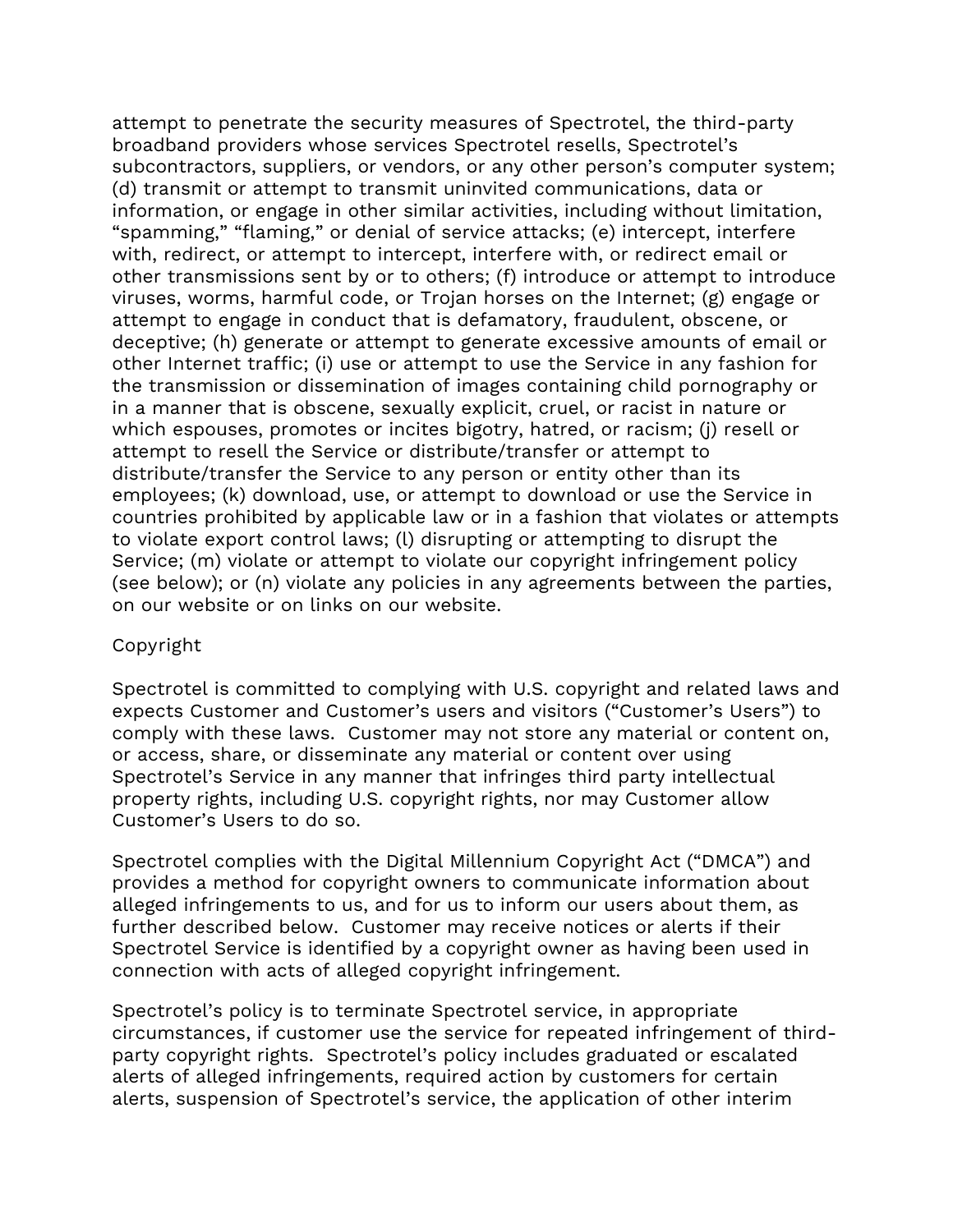measures determined in Spectrotel's sole discretion, and, in appropriate circumstances, termination of Spectrotel's service. Spectrotel reserves the right to terminate Spectrotel's service at any time with or without notice if Spectrotel, in our sole discretion, believes Customer is infringing any copyright or other intellectual property rights.

If you are the owner of a copyrighted work who believes that your rights under U.S. copyright law have been infringed by any material on Spectrotel's services or offerings, you can report that to us by sending our authorized agent a notification of claimed infringement. When Spectrotel receives a notice of claimed infringement that satisfies the requirements of the DMCA, we will respond expeditiously to either directly or indirectly (i) remove the allegedly infringing work(s) residing on our offerings or (ii) disable access to the work(s) residing on our offerings, if applicable. Spectrotel will also notify affected customers when we take any of these actions. Copyright owners should know that in some cases Spectrotel may be unable to identify unregistered or anonymous use of the services. In those cases, our ability to process and act on a DMCA notification may be limited or unavailable.

Send notifications of claimed copyright infringement to:

Spectrotel, Inc. ATTN: Legal Department, DMCA P.O. Box 339 Neptune, NJ 07754-0339

Under the DMCA, anyone who knowingly makes misrepresentations regarding alleged copyright infringement may be liable to Spectrotel, the alleged infringer, and the affected copyright owner for any damages incurred in connection with the removal, blocking, or replacement of allegedly infringing material.

If Customer receives a DMCA notification of alleged infringement and believes in good faith that the allegedly infringing works have been removed or blocked by mistake or misidentification, Customer may send Spectrotel a counter notification. When we receive a counter notification that satisfies the requirements of the DMCA, Spectrotel will provide a copy of it to the person who sent the original infringement notification and will follow the DMCA's procedures with respect to received counter notifications. In all events, Customer expressly agrees that Spectrotel will not be a party to any disputes or lawsuits regarding alleged copyright infringement.

Customer may file counter notifications with Spectrotel using the contact information shown above. All counter notifications must satisfy the requirements of Section 512(g)(3) of the U.S. Copyright Act.